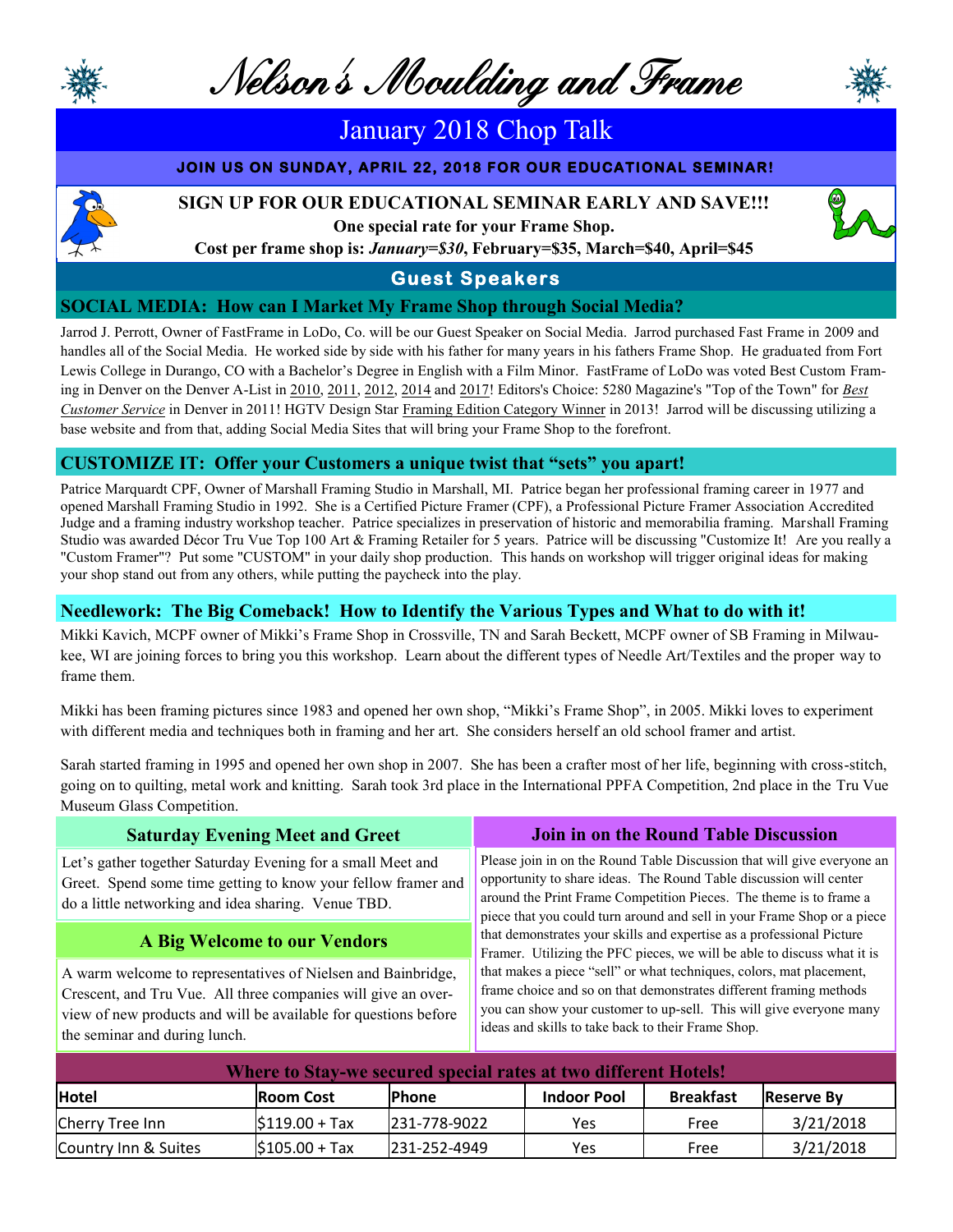**NELSON'S PRINT FRAME COMPETITION! PUTTING THE "CUSTOM" BACK INTO CUSTOM FRAMING**

**2018 Frame Competition-Increase Profits by Standing Out as a "Custom" Picture Framer** Nelson's 2018 Frame Competition has been refined with a goal of putting the "Custom" back into Custom Framing. Feel free to frame anything that you would like, keeping in mind that your unique twist in this project will enable this piece to be sold for resale or used as an example to up-sell ideas at your Frame Counter. The Print Competition is a great way to express your own creative ideas that set you apart from the rest. Show off your "skills" as a "Custom Picture Framer". In competing against the Big Box, it is important to be recognized as an expert.

The Prints will be judged by your peers in a "Popular Vote". All ideas and pieces submitted will be used for our afternoon Round Table Discussion. As a "Custom" picture framer, what did you do "outside of the box" to create a piece that would sell in your shop or can be used as an example to encourage customers to "add" to their projects and give it a customized look for their home.

For instance, my Dad always had an example of framed items on his frame wall. This worked very well in his up-selling or profit making abilities.

A) A nicely framed certificate/diploma on the wall by the design counter.

B) A Customer approaches with a certificate/diploma that they want framed inexpensively.

C) My Dad would then price it out for \$60 the inexpensive way, but then point to the excellent framed example on the wall and say, "Or for \$130, I can frame it up like this." Almost always, they would go ahead with the \$130 nicer frame job.

D) This resulted in a more satisfied customer, a framing job that reflects your skill and boosts your reputation, and you just tripled your profit margin.

Be creative, have fun and challenge yourself in the 2018 Print Frame Competition to make this a profitable project for you. There will be a popular choice voting of 1st, 2nd, and 3rd place prizes of TV Museum Glass. Think of this not as a competition, but a sharing of ideas with everyone attending the seminar.

Remember:

1) Be sure to use a Nelson's Wood Frame Chop, provided at no charge.

 (A maximum inside frame dimension of 900 square inches is permitted. Please limit the size of your piece to stay within this perimeter.)

2) All participants in the 2018 Print Frame Competition will have a Press Release submitted in their local newspaper the week following the Seminar. The Press Release will be a wonderful source of free advertising for your Frame Shop. In some cases, the newspaper may choose to run an entire article on your shop.

I look forward to seeing your Competition Pieces, Travis Nelson

#### **COUPONS COUPONS COUPONS**

Another bonus for attending Nelson's Educational Seminar, **Coupons that will bring you huge savings** on wood chops, metal chops, wood length, glass, foamboard, matboard and supplies! You can use them when you need them!

**A Special Thanks to Tru Vue Nelson's expresses deep gratitude for the sponsorship given to us from Tru Vue. It truly enables us to reach our goal of on-going education, networking, and promoting new industry products.**